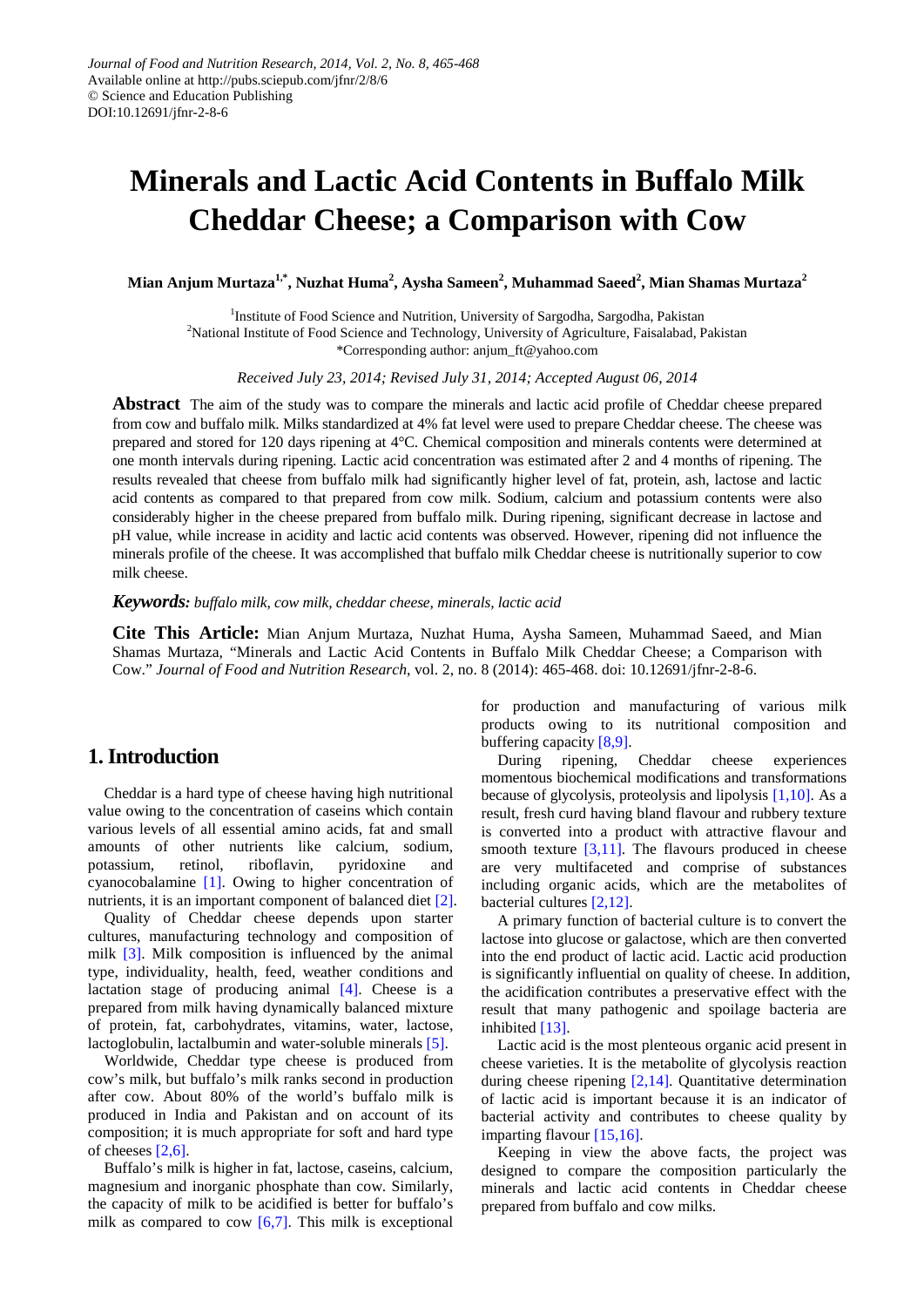# **2. Materials and Methods**

## **2.1. Milk Samples**

Cow and buffalo milks were procured from University Farm House, Institute of Animal Nutrition and Feed Technology, University of Agriculture, Faisalabad, Pakistan. The milk samples were standardized at 4.0% fat level.

## **2.2. Cheddar Cheese Manufacturing and Ripening**

Cheddar cheese samples were manufactured from cow and buffalo milk using direct in vat (DVS) Mesophilic starter cultures (*Lactococcuslactis*ssp. c*remoris*and *Lactococcuslactis*ssp. *lactis*) of CHR-Hansen, Denmark, following the standard protocol, with some modifications, as described by Murtazaet al [\[1\].](#page-2-0)

#### **2.3. Cheese Ripening and Quality Evaluation**

Cheese samples were stored for ripening at 4°C for a period of 120 days. During ripening, samples were evaluated for various quality parameters.

### **2.4. Composition**

Moisture, fat, protein, ash, pH, acidity and salt (Volhard method) were determined following the protocols of AOAC [\[17\]](#page-3-2) at one month intervals during ripening. Lactose contents were evaluated by Chloramine-T method as given by Kirk and Sawyer [\[18\].](#page-3-3)

## **2.5. Minerals Profile**

Minerals(sodium, potassium and calcium)contents in Cheddar cheese were determined using Flame Photometer following the method illustrated by Kirk and Sawyer [\[18\]](#page-3-3) at the intervals of one month.

#### **2.6. Lactic Acid Contents**

Lactic acid concentration of cheese during ripening was determined after 2 and 4 months by High Performance Liquid Chromatography (HPLC) following the standard method given by Akalinet al [\[16\]](#page-3-4)*.*

A SHIMADZU liquid chromatograph (LC-10 AT VP Series, SHIMADZU Corporation, Japan) equipped with a SCL-10AVP system controller injector fitted with a 20 µl sample loop and a SPD-10AVP UV-VIS detector was used. The detector's wavelength was set at 214 nm.

#### **2.7. Statistical Analysis**

Results drawn from the study were statistically analysed using Completely Randomized Design (CRD) and Analysis of Variance (ANOVA) Technique to compare the chemical composition, lactic acid and mineral contents of Cheddar cheese from cow and buffalo milks [\[19\].](#page-3-5)

# **3. Results and Discussion**

#### **3.1. Composition**

The compositional analysis of Cheddar cheese [\(Table 1\)](#page-1-0) showed that cheese prepared from buffalo milk had significantly ( $p<0.01$ ) lower moisture( $35.76\pm0.24\%$ ) and higher fat (31.77±0.09%), protein (26.41±0.11%), ash  $(4.07\pm0.006\%)$  and lactose  $(0.12\pm0.004\%)$  contents as compared to cow milk. However, salt content, pH value and acidity were non-significantly  $(p>0.05)$  influenced by the milk sources.

**Table 1. Chemical composition and minerals profile of cow and buffalo milk Cheddar cheese**

<span id="page-1-0"></span>

| Ripening days       | Cow                 | <b>Buffalo</b>     |
|---------------------|---------------------|--------------------|
| Moisture (%)        | $36.74 + 0.23a$     | $35.76 + 0.24h$    |
| Fat $(\%)$          | $30.23 \pm 0.096$   | 31.77±0.091a       |
| Protein $(\% )$     | $25.22+0.03h$       | $26.41 + 0.11a$    |
| Ash $(\%)$          | $3.84 \pm 0.009$    | $4.07 \pm 0.006a$  |
| pH value            | $5.26 + 0.012$      | $5.26 + 0.018$     |
| Acidity (%)         | $0.93 + 0.005$      | $0.93+0.005$       |
| Sodium $(mg/100g)$  | $667.55 \pm 0.84$ b | $682.68 \pm 0.60a$ |
| Calcium $(mg/100g)$ | $723.68 \pm 1.10b$  | 755.00±1.23a       |
| Potassium (mg/100g) | $83.07 \pm 0.49$    | $86.43 \pm 0.48a$  |

Different letters in columns indicate significantly different values at  $p \leq$ 0.05

The considerable variation in composition of cheese prepared from two different species are because the buffalo milk is richer in milk constituents especially fat, lactose and caseins [\[6,8\]](#page-2-5) and these significant inter-species differences are reflected in the characteristics of the cheeses produced [\[20\].](#page-3-6)

During ripening of 120 days [\(Table 2](#page-1-1) and [Table 3\)](#page-1-2), moisture, fat, protein, ash and salt contents changed nonsignificantly (p>0.05). However, lactose decreased significantly ( $p < 0.01$ ) from  $0.15 \pm 0.005$  to  $0.06 \pm 0.004\%$ resulting in significant drop of pH and increase in acidity from 5.34±0.021 to 5.19±0.024 and 0.90±0.007 to 0.96±0.006%, respectively.

**Table** 2. Effect of ripening on moisture, fat, proteinand ash contents of Cheddar ch

<span id="page-1-1"></span>

| Table 2. Effect of Tipelling on Inoisture, fat, proteinant ash contents of Chettuar encest |                  |                  |                  |                 |  |
|--------------------------------------------------------------------------------------------|------------------|------------------|------------------|-----------------|--|
| Ripening days                                                                              | Moisture $(\%)$  | Fat (%)          | Protein $(\%)$   | Ash $(\%)$      |  |
|                                                                                            | $36.99 + 0.39$   | $31.32 + 0.22$   | $26.05+0.18$     | $3.93+0.02$     |  |
| 30                                                                                         | $36.66 \pm 0.36$ | $31.18 + 0.21$   | $26.01 + 0.18$   | $3.94 + 0.02$   |  |
| 60                                                                                         | $36.21 \pm 0.36$ | $30.99 \pm 0.22$ | $25.80 \pm 0.15$ | $3.96 + 0.03$   |  |
| 90                                                                                         | $35.78 \pm 0.40$ | $30.81 + 0.21$   | $25.68 \pm 0.19$ | $3.97 \pm 0.03$ |  |
| 120                                                                                        | $35.61 + 0.37$   | $30.67+0.21$     | $25.52+0.16$     | $3.98 \pm 0.03$ |  |

**Table 3. Effect of ripening on salt, lactose, pH and acidityof Cheddar cheese**

<span id="page-1-2"></span>

| Ripening days | Salt $(\%)$    | Lactose (%)      | рH                | Acidity (%)      |  |  |
|---------------|----------------|------------------|-------------------|------------------|--|--|
|               | $.60+0.012$    | $0.15 + 0.005a$  | $5.34 \pm 0.021a$ | $0.90 + 0.007e$  |  |  |
| 30            | $1.62 + 0.007$ | $0.12 + 0.005$ b | $5.28 + 0.023h$   | $0.92 + 0.009d$  |  |  |
| 60            | $-62+0.007$    | $0.10+0.006c$    | $5.25+0.022$ bc   | $0.93+0.006$ bc  |  |  |
| 90            | $1.63 + 0.009$ | $0.08 + 0.005d$  | $5.23 \pm 0.023c$ | $0.94 + 0.007$ b |  |  |
| 120           | $.65+0.007$    | $0.06 + 0.004e$  | $5.19 + 0.024d$   | $0.96 + 0.006a$  |  |  |

Different letters in columns indicate significantly different values at  $p \le 0.05$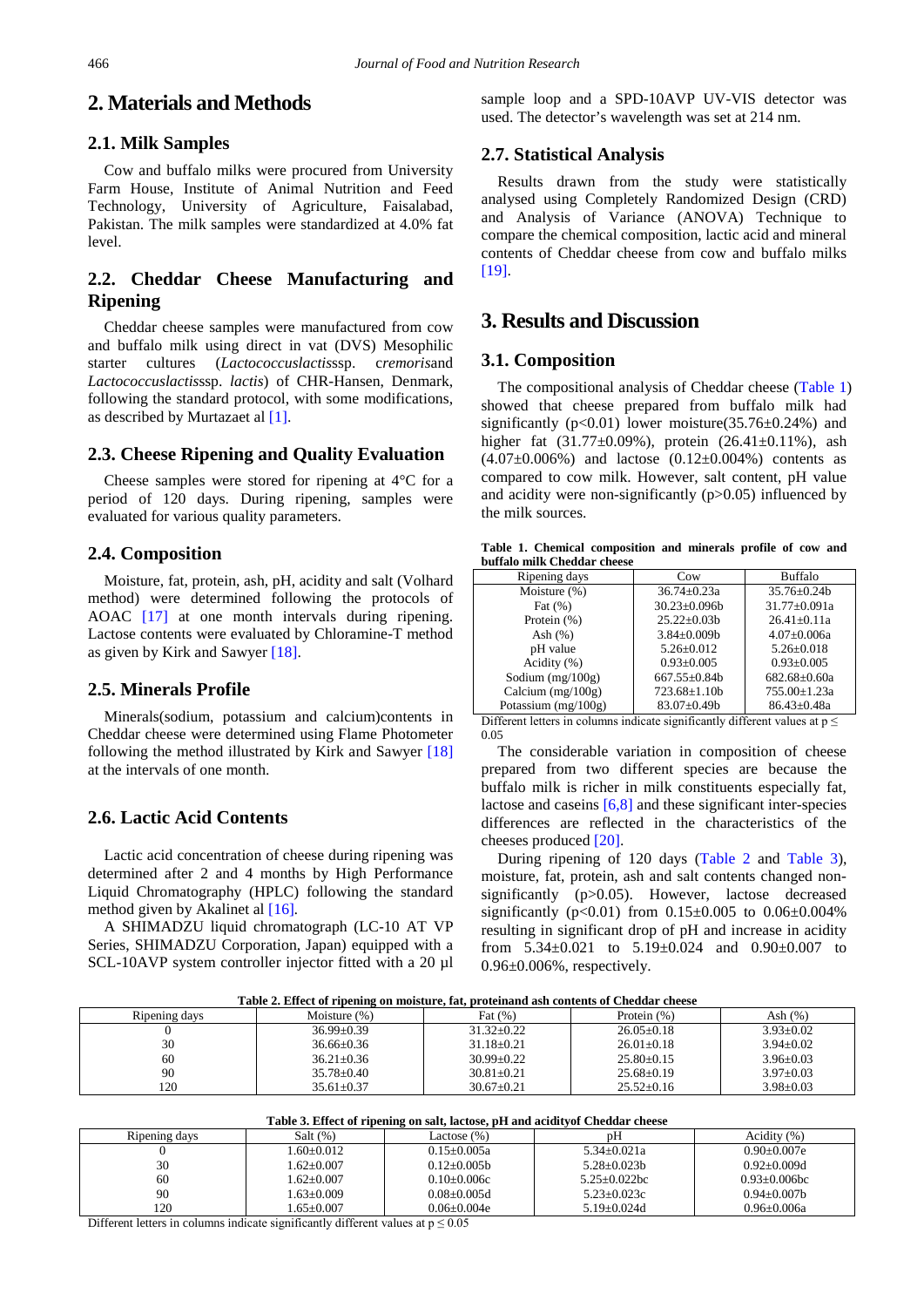The fermentation of lactose resulted in fall of pH and rise in acidity because various metabolic reactions and transformations including glycolysis occur during cheese ripening [\[1,10\].](#page-2-0) Among these reactions, the conversion of lactose into lactate and other metabolic products by lactic acid producing bacteria is imperative and manipulate the concentration and production rate of acidification [\[20\].](#page-3-6) Onget al [\[21\]a](#page-3-7)lso reported that during ripening, the lasting lactose content predominantly converted and transformed into L-lactate and ultimately the lactic acid.

## **3.2. Minerals Profile**

Minerals analysis of Cheddar cheese [\(Table 4\)](#page-2-7) revealed that cheese prepared from buffalo milk contained significantly  $(p<0.01)$  higher sodium  $(682.68\pm0.60)$ mg/100 g), calcium (755.00±1.23 mg/100 g) and potassium  $(86.43\pm0.48 \text{ mg}/100 \text{ g})$  as compared to cow with mean values of  $667.55 \pm 0.84$  mg/100 g,  $723.68 \pm 1.10$ mg/100 g and  $83.07\pm0.49$  mg/100 g, respectively. The significant differences in minerals profile of cheese are found because as compared to cow, buffalo milk contains considerably higher minerals contents especially calcium [\[7,8\].](#page-2-8)

<span id="page-2-7"></span>

| Ripening days | Sodium $(mg/100g)$ | Calcium $(mg/100g)$ | Potassium $(mg/100g)$ |
|---------------|--------------------|---------------------|-----------------------|
|               | $671.17 \pm 2.25$  | $736.17 \pm 3.66$   | $80.67 + 0.62$        |
| 30            | $673.25 \pm 1.82$  | $736.96 \pm 3.61$   | $82.29 \pm 0.69$      |
| 60            | $675.38 \pm 1.67$  | $738.58 \pm 3.69$   | $85.33+0.65$          |
| 90            | $677.00 \pm 1.81$  | $741.71 \pm 3.82$   | $87.08 \pm 0.52$      |
| 120           | $678.79 + 1.82$    | 743.29±3.81         | $88.38 + 0.50$        |

**Table 4. Effect of ripening on minerals profileof Cheddar cheese**

Minerals contents increased non-significantly (p>0.05) during ripening. The slight increase might be result of non-significant decrease in moisture content during 120 days. Since minerals are not engaged in any microbiological, biochemical or metabolic process occurring during ripening thus minerals contents are influenced non-significantly [\[22\].](#page-3-8)

#### **3.3. Lactic Acid**

The concentration of lactic acid produced in Cheddar cheese during ripening showed that buffalo milk cheese contained significantly higher lactic acid than cow [\(Figure](#page-2-9)  [1\)](#page-2-9). The considerable difference between cow and buffalo milk cheeses may be due to the significant differences in the composition of both types of milk as the milk from buffalo is more affluent in casein, lactose and fat contents than cow [\[7,8\]](#page-2-8) and moreover, along with these differences, the capacity of milk to be acidified is higher for buffalo than cow  $[2,6]$ .

<span id="page-2-9"></span>

Figure 1. Lactic acid contents of cow and buffalo milk Cheddar cheese

After 4 months of cheese ripening, significant increase in lactic acid concentration was observed as compared to 2 months [\(Figure 1\)](#page-2-9). This increase may be due to the metabolic transformations of remaining lactose and related compounds during ripening. At the start of ripening, lactose is quickly metabolized into lactate. This lactate is an imperative precursor for the production of lactic acid through a series of metabolic reactions and transformations including microbial processes, oxidationreduction reactions and racemisation [\[10,23\].](#page-3-9) Murtazaet al [\[2\]](#page-2-1) also found the increase in lactic acid concentration in

Cheddar cheese during the first few weeks of ripening owing to the use of residual lactose trapped in the curd.

# **4. Conclusion**

Hence, it was concluded that buffalo milk cheese is nutritionally superior to cow as it contains better compositional profile especially the minerals and lactic acid contents. Moreover, during ripening the concentration of lactic acid increased significantly, while minerals profile was influenced non-significantly.

## **References**

- <span id="page-2-0"></span>[1] Murtaza, M. A.-Rehman, S. U.-Anjum, F. M.-Huma, N.-Hafiz, I.: Cheddar Cheese Ripening and Flavor Characterization: A Review. Critical Reviews in Food Science and Nutrition, *54*, 2014, pp. 1309-1321.
- <span id="page-2-1"></span>[2] Murtaza, M. A.-Rehman, S. U.-Anjum, F. M.-Huma, N.-Tarar, O. M.-Mueen-ud-Din, G.: Organic acids contents of buffalo milk Cheddar cheese as influenced by accelerated ripening and sodium salt. Journal of Food Biochemistry, *36*, 2012, pp. 99-106.
- <span id="page-2-2"></span>[3] Murtaza, M. A.-Rehman, S. U.-Anjum, F. M.-Huma, N.: Descriptive sensory profile of cow and buffalo milk Cheddar cheese prepared using indigenous cultures. Journal of Dairy Science, *96,* 2013a, pp. 1380-1386.
- <span id="page-2-3"></span>[4] Fox, P.F.-Guinee, T. P.-Cogan, T. M.-McSweeney, P. L. H.: Fundamentals of Cheese Science. Aspen publishers Inc., Gaithersburg, Maryland. 2000.
- <span id="page-2-4"></span>[5] Jabbar, K.-Huma, N.-Bajwa, U. A.-Ehsan, B.-Khurram, A.: Preparation and Evaluation of Gouda Cheese with Different Fat Levels from Buffalo Milk. International Journal of Agriculture and Biology, *5,* 2003, pp. 662-664.
- <span id="page-2-5"></span>[6] Ahmad, S.-Gaucher, I.-Rousseau, F.-Beaucher, E.-Piot, M.- Grongnet, J. F.-Gaucheron, F.: Effects of acidification on physicochemical characteristics of buffalo milk: A comparison with cow's milk. Food Chemistry, *106,* 2008, pp. 11-17.
- <span id="page-2-8"></span>[7] Fundora, O.-Gonzalez, M. E.-Lezcano, O.-Montejo, A.-Pompa, N.-Enriquez, A. V.: A comparative study of milk composition and stability of Murrah river buffaloes and Holstein cows grazing star grass. Cuban Journal of Agricultural Science, *35,* 2001, pp. 219- 222.
- <span id="page-2-6"></span>[8] Murtaza, M. A.-Rehman, S. U.-Anjum, F. M.-Nawaz, H.: Nutritional comparison of cow and buffalo milk Cheddar cheese. Pakistan Journal of Nutrition, *7*, 2008, pp. 509-512.
- [9] Murtaza, M.A.-Grandison, A. S.-Huma, N.-Ahmad, S.-Murtaza, M. S.: Microstructure, rheological and textural characteristics of low fat buffalo milk Cheddar cheese. Buffalo Bulletin, *32 (Special Issue 2),* 2013b, pp. 1346-1351.